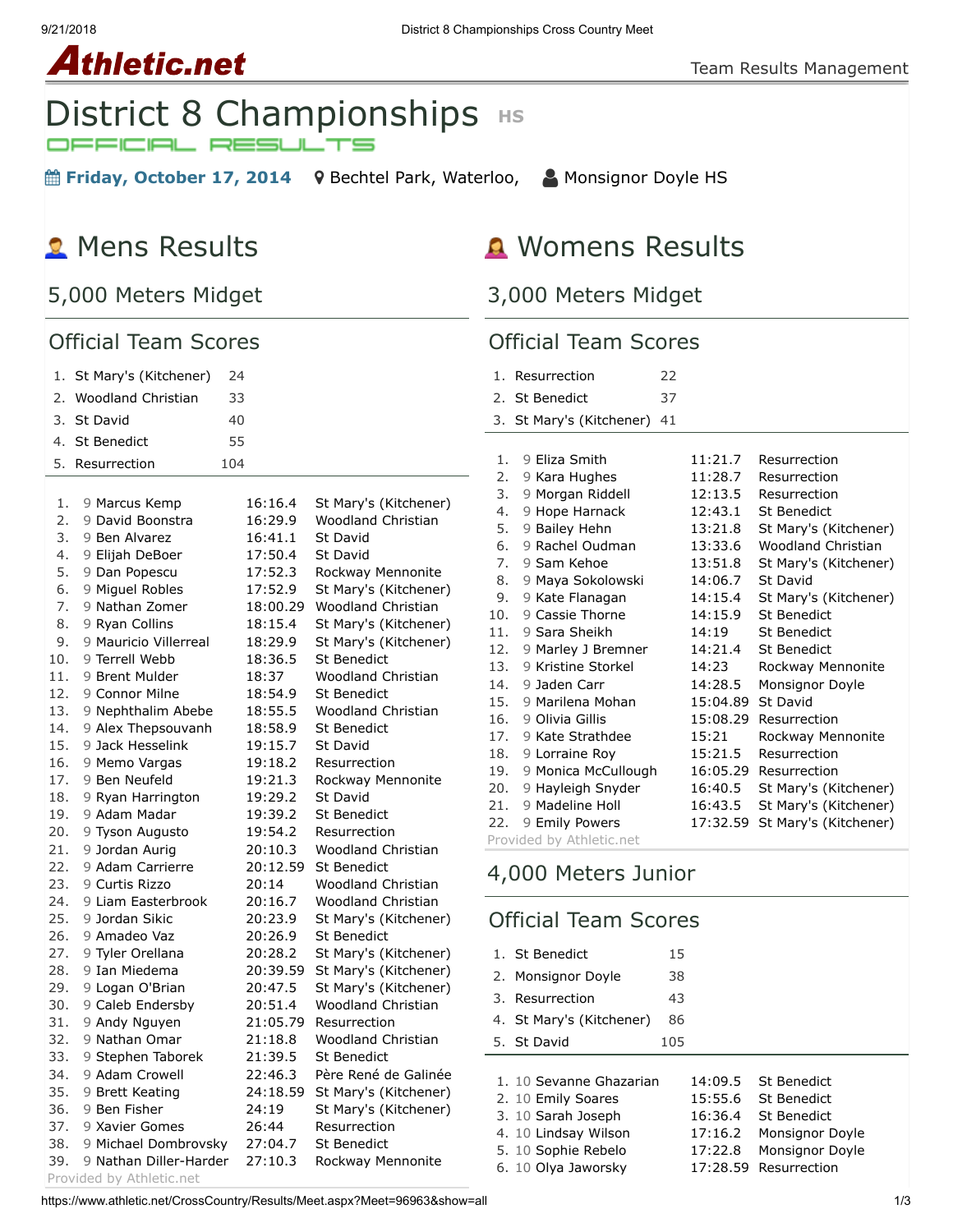# 6,000 Meters Junior

#### Official Team Scores

| 1. St Mary's (Kitchener) 27 |    |
|-----------------------------|----|
| 2. St Benedict              | 41 |
| 3. Resurrection             | 48 |

4. [Woodland Christian](https://www.athletic.net/CrossCountry/School.aspx?SchoolID=27436) 58

| 1. 10 Joseph De Sousa     | 21:04.7  | Monsignor Doyle       |
|---------------------------|----------|-----------------------|
| 2. 10 Kyson Vi            | 22:08.09 | <b>St Benedict</b>    |
| 3. 10 Gianluka Atdandachi | 22:26.8  | St Mary's (Kitchener) |
| 4. 10 Thomas Brenner      | 23:15.5  | Resurrection          |
| 5. 10 Sam Cuellar         | 23:18.59 | St Mary's (Kitchener) |
| 6. 10 Michael Jamieson    | 23:32.4  | Monsignor Doyle       |
| 7. 10 Andrew Renda        | 23:54.59 | St Mary's (Kitchener) |
| 8. 10 Joshua Shepherd     | 23:55.7  | Woodland Christian    |
| 9. 10 Curtis Floras       | 24:15.9  | St Benedict           |
| 10. 10 Greg Danayan       | 24:36.4  | <b>St Benedict</b>    |
| 11. 10 Kenton Voisin      | 24:47    | Resurrection          |
| 12. 10 Kevin Mukalel      | 25:04.59 | St Mary's (Kitchener) |
| 13. 10 Alvaro Valencia    | 25:05.9  | St David              |
| 14. 10 Nathanael Willms   | 25:29.09 | Woodland Christian    |
| 15. 10 Brandon Starr      | 25:39.4  | Resurrection          |
| 16. 10 Jordan Logozny     | 25:49.3  | St Mary's (Kitchener) |
| 17. 10 Luke denBak        | 26:00.7  | Woodland Christian    |
| 18. 10 Justin Schneider   | 26:07.9  | Resurrection          |
| 19. 10 Ethan Sluys        | 26:12.5  | Woodland Christian    |
| 20. 10 Nick Leonardo      | 26:13.8  | St Benedict           |
| 21. 10 Josh Van de Vegte  | 26:43.7  | <b>St Benedict</b>    |
| 22. 10 Nicholas Zwarych   | 27:05.2  | <b>St David</b>       |
| 23. 10 Quinlon Henderson  | 27:09.29 | St Mary's (Kitchener) |
| 24. 10 Adam Indycki       | 27:29.9  | <b>St Benedict</b>    |
| 25. 10 Lukas Wormald      | 27:44.7  | <b>St David</b>       |
| 26. 10 Ben Schwartz       | 28:00.79 | Rockway Mennonite     |
| 27. 10 Josh Vito          | 30:42    | Resurrection          |
| 28. 10 Jimmy Papazotos    | 31:38.09 | St Mary's (Kitchener) |
| Provided by Athletic.net  |          |                       |

# 7,000 Meters Senior

## Official Team Scores

| 1. St Mary's (Kitchener) 29 |    |
|-----------------------------|----|
| 2. Resurrection             | 29 |
| 3. Woodland Christian       | 42 |
| 4. St David                 | 53 |
| 5. St Benedict              | 61 |
|                             |    |

| 1. 12 Brendan Masters   | 23:12.59 | Resurrection              |
|-------------------------|----------|---------------------------|
| 2. 11 Joseph Hunter     | 24:23.2  | Resurrection              |
| 3. 12 Jason Bleach      | 24:44.09 | St Mary's (Kitchener)     |
| 4. 11 Nasche Loffelmann | 25:09.5  | St Mary's (Kitchener)     |
| 5. 11 Isaac Veldhuis    | 25:39    | Woodland Christian        |
| 6. 11 Devaughn Channer  |          | 25:54.09 St Benedict      |
| 7. 12 Chance Newell     | 26:08.79 | St David                  |
| 8. 11 Sean Clark        | 26:13.5  | <b>Woodland Christian</b> |
| 9. 11 Owen Babcock      | 26:17.3  | Resurrection              |
| 10. 12 Collin Griffioen | 26:45.9  | St Mary's (Kitchener)     |
| 11. 12 Luca Multari     | 27:00.9  | St David                  |
| 12. 12 Scott Fraser     | 27:02    | St Mary's (Kitchener)     |

https://www.athletic.net/CrossCountry/Results/Meet.aspx?Meet=96963&show=all 2/3

9/21/2018 District 8 Championships Cross Country Meet

| 7. 10 Gabrielle Starodub | 17:32.8           | St Mary's (Kitchener)         |
|--------------------------|-------------------|-------------------------------|
| 8. 10 Hana Vezsenyi      | 17:38.5           | Resurrection                  |
| 9. 10 Taylor Anderson    | 17:43.59          | <b>St Benedict</b>            |
| 10. 10 Madi Brown        | 17:55.5           | Monsignor Doyle               |
| 11. 10 Renee Hesselink   | 18:09             | <b>Woodland Christian</b>     |
| 12. 10 Elyse Benest      | 18:10.3           | Resurrection                  |
| 13. 10 Natalie Minnick   | 18:14.5           | St Benedict                   |
| 14. 10 Makayla Pearl     | 18:29.8           | <b>St Benedict</b>            |
| 15. - Michelle Sauvé     |                   | 18:43.09 Père René de Galinée |
| 16. 10 Alexandra Kerry   | 18:44.09          | St Benedict                   |
| 17. 10 Natalie Breen     | 19:41.9           | Resurrection                  |
| 18. 10 Una McNally       | 19:46.9           | Resurrection                  |
| 19. 10 Monique Rivard    | 19:48.4           | Monsignor Doyle               |
| 20. 10 Maddy Bowman      | 20:05.5           | St David                      |
| 21. 10 Hillary Motz      | 20:25.9           | Resurrection                  |
| 22. 10 Julia VanBakel    | 20:43.3           | Resurrection                  |
| 23. 10 Sarah Fulop Kane  | 20:53.2           | St Mary's (Kitchener)         |
| 24. 10 Logan Pereira     | 21:05.79          | St Benedict                   |
| 25. 10 Tiarra Ward       | 21:13.3           | Rockway Mennonite             |
| 26. 10 Robin Beaton      | 21:39.8           | St David                      |
| 27. 10 Courtney Higgins  | 21:53.09          | St Mary's (Kitchener)         |
| 28. 10 Audrey Kompter    | 22:11.2           | St David                      |
| 29. 10 Adut Akol         | 22:15.4           | St Mary's (Kitchener)         |
| 30. 10 Lisa Kim          | 22:18             | St Mary's (Kitchener)         |
| 31. 10 Ashley Hernandez  | 24:05.79 St David |                               |
| 32. 10 Kelly Koetsier    |                   | 24:06.09 Woodland Christian   |
| 33. 10 Dear Klaimuk      | 25:30             | St Mary's (Kitchener)         |
| Provided by Athletic.net |                   |                               |

# 5,000 Meters Senior

#### Official Team Scores

| 1. St David                 | 32 |
|-----------------------------|----|
| 2. St Mary's (Kitchener) 35 |    |
| 3. Woodland Christian       | 44 |
| 4. St Benedict              | 82 |
| 5. Resurrection             | 94 |

| 1. 11 Sydney Collins       | 17:43    | St Mary's (Kitchener)     |
|----------------------------|----------|---------------------------|
| 2. 12 Breanne Steven       | 18:01.4  | St David                  |
| 3. 12 Sylvie Carruthers    | 18:41.09 | Père René de Galinée      |
| 4. 10 Kennedy Bourque      | 19:08.5  | St David                  |
| 5. 12 Julia Moreau         | 19:19.5  | St David                  |
| 6. 12 Madison Visscher     | 19:27.9  | <b>Woodland Christian</b> |
| 7. 12 Emma Segato          | 19:36.09 | Monsignor Doyle           |
| 8. 11 Carina De Sousa      | 19:55.3  | St Mary's (Kitchener)     |
| 9. 12 Taya Ambrose         | 20:11.3  | Monsignor Doyle           |
| 10. 12 Klaudia Dunne       | 20:31.3  | St Mary's (Kitchener)     |
| 11. 12 Johanna Wolfert     | 20:38.3  | <b>Woodland Christian</b> |
| 12. 11 Paige Easterbrook   | 21:06.2  | Woodland Christian        |
| 13. 11 Sydney Papadopoulis | 21:13.59 | St Benedict               |
| 14. 12 Kristine Boileau    | 21:46.7  | Père René de Galinée      |
| 15. 10 Veronica Reyes      | 21:59.5  | Woodland Christian        |
| 16. 11 Sandra Amaya        | 22:03.59 | St Mary's (Kitchener)     |
| 17. 12 Alyssa Filipovic    | 22:06.9  | <b>St Benedict</b>        |
| 18. 11 Meaghan Voll        | 22:08.5  | St Mary's (Kitchener)     |
| 19. 11 Sarah Yuhasz        | 22:09.79 | Resurrection              |
| 20. 12 Maria Paz           | 22:15.09 | Resurrection              |
| 21. 12 Madison McMahon     | 22:16.8  | St David                  |
| 22. 12 Charlotte Cahill    | 22:27.9  | St Mary's (Kitchener)     |
| 23. 12 Catherine Bandura   | 23:05.4  | St Mary's (Kitchener)     |
| 24. 11 Abby Ferguson       | 23:17    | <b>St Benedict</b>        |
| 25. 11 Toroskah Seyedeadeh | 23:24.09 | St Mary's (Kitchener)     |